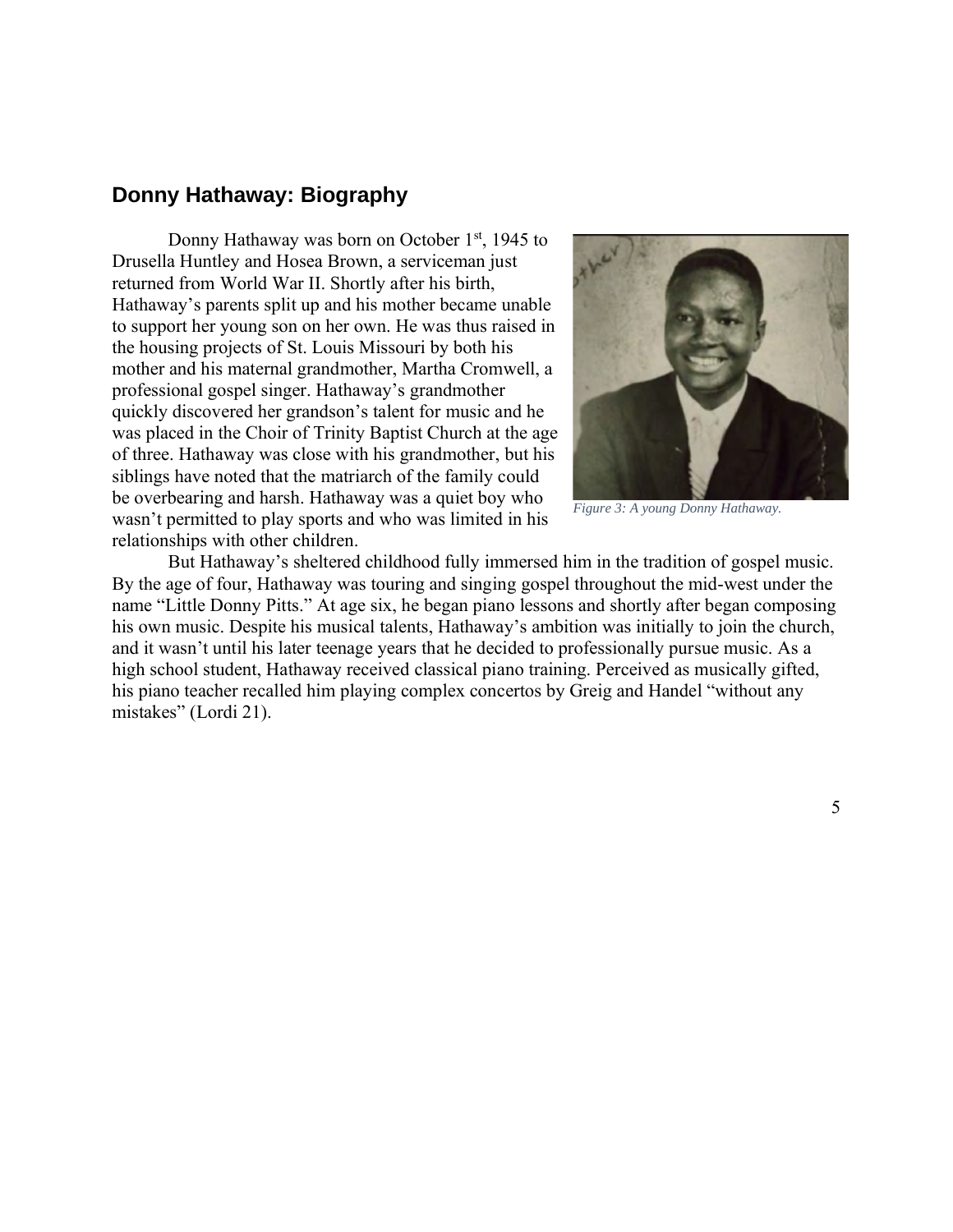At the age of 19, Hathaway received a scholarship to attend Howard University in Washington D.C. There, Hathaway's studied both music education and music theory. At the time of Hathaway's studies, Howard University taught only classical European music, refusing to delve into the well-spring of modern and historic black musical tradition. Jazz, the blues, and soul music were explored by the students after studying hours, and it was here that Hathaway was introduced to these genres for the first time. Hathaway had grown up sheltered from music that wasn't classical or religious; his grandmother believed it to be the "devil's music." Hathaway's friend and collaborator, Ric Powell noted in 2019 that when Hathaway started at Howard, he knew only three popular music songs: "Maria" from West Side Story, Ray Charles' "Georgia On My Mind," and Errol Garners song, "Misty." Hathaway's time at Howard, both within the school's rigid classical curriculum, and the outside jam sessions that occurred after hours, no doubt shaped Hathaway's "rapid assimilation of the diverse vocabularies of blues, jazz, classical and R&B music" which was, as critic Charles Waring notes, an "act of defiance against authoritarian musical hierarchies or notions of purity" (Lordi 23, Waring).

While still in college, Hathaway met friends and future collaborators, Leroy Hutson, Roberta Flack, and Ric Powell, singing in the latter's trio where he built a larger repertoire of pop and jazz songs. Hathaway also met Eulaulah Donyll, a vocal performance major one year his senior. Hathaway and Donyll married in 1967 after she graduated.

Despite his academic success, Hathaway felt increasingly unchallenged as he neared the end of his undergraduate career, and he left Howard shortly before graduating when he received a receiving a job offer from Curtis Mayfield as a producer for the record label Curtom. Mayfield recalled Donny's confidence in directing musicians in the studio, even at the young age of 23. "He wasn't conceited about it," Mayfield said, but he knew he could do anything these guys could do, and almost certainly better" (Lordi 25, Mayfield). Hathaway and Mayfield's partnership didn't last. Hathaway felt increasingly limited in the role of arranger and pianist, and he wanted to pursue recording his own records. But Hathaway didn't have to wait long, King Curtis heard Hathaway sing in an elevator and mimic the elevator motor with his perfect pitch, and he rushed to recommend Hathaway to producer, Jerry Wexler and then Atlantic president Ahmet Ertegun. Hathaway's first studio album, *Everything is Everything*, was released in 1970, by Atlantic's label Atco.

Jerry Wexler was struck immediately by Hathaway's musical talent, which he wrote about in his biography, *The Rhythm & the Blues*. He referred to Hathaway as "the most brilliant musical theorist" he had ever encountered, recalling Hathaway's ability to play, sing, and arrange with an unapparelled depth (qtd. in Crazy Horse). Wexler also noted that Hathaway was a perpetual student when it came to music, he learned and listened as much as he could, and would speak at length about complex, often abstract concepts of music theory to anyone willing to listen. However, Wexler, like many of Donny's other friends and colleagues, witnessed his selfdoubt, his loneliness, and his frequent bouts of depression, which were never fully quelled despite the success of his first album and the albums that followed.

Despite his struggles with mental health, Hathaway's career continued to escalate. In 1971, he released his second album, *Donny Hathaway*, and in 1972, he provided the music for the film, "Come Back Charleston Blue." He also joined forces with Roberta Flack to record a number of duets for their album, *Roberta Flack and Donny Hathaway*, which became a critical and commercial success, reaching #3 on the pop charts, and earning the pair a Grammy for Best Pop Performance in 1973. Later that year, Hathaway released *Donny Hathaway Live*, a live record from his performances at the Troubadour in Los Angeles, and The Bitter End in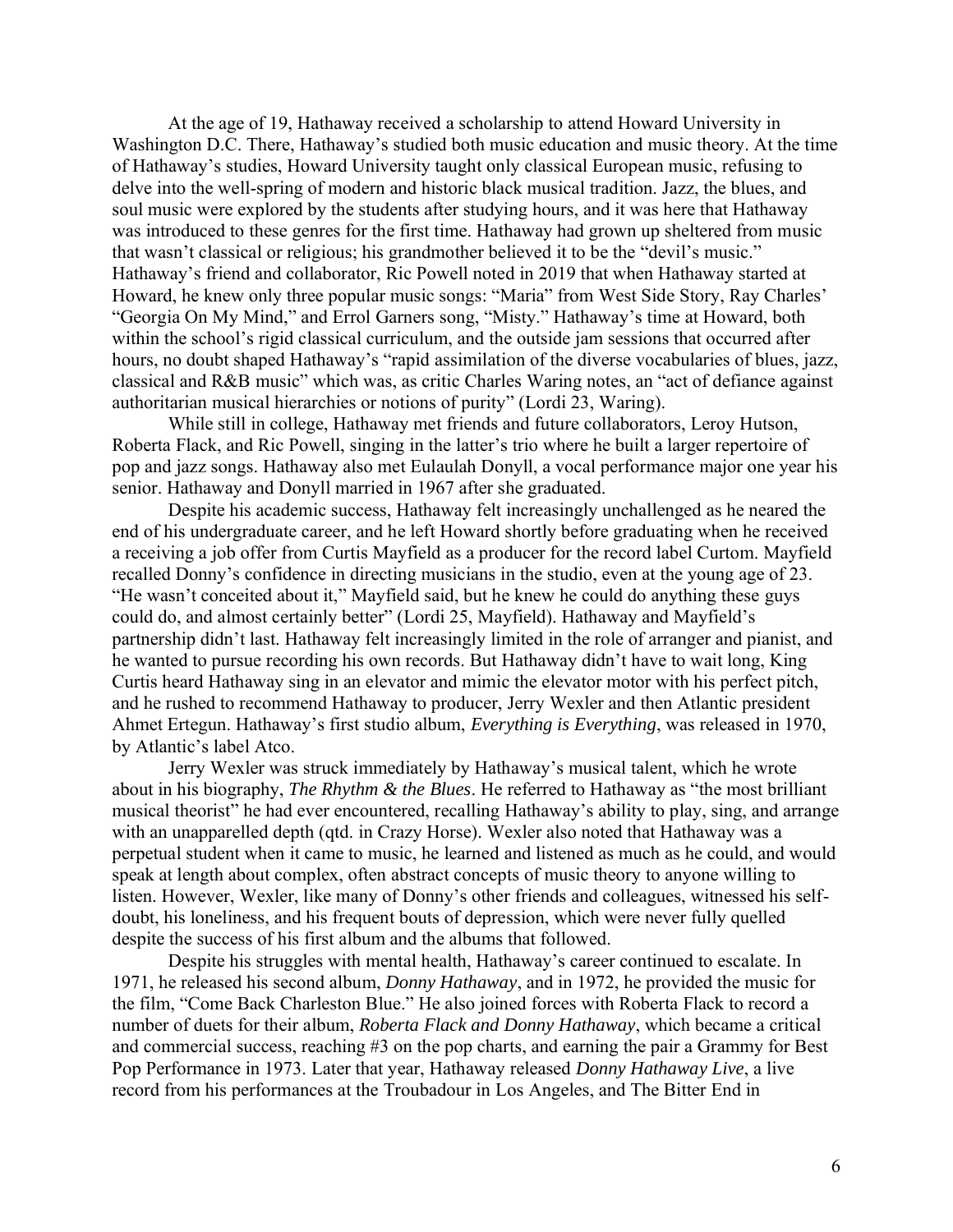Greenwich Village. The album was critically well reviewed at the time and reached #4 on the R&B charts. *Donny Hathaway Live* has since gone on to be considered one of the best live albums ever recorded. Hathaway also performed at several benefits for the Black community, including the Fred Hampton Legal Assistance Scholarship Fund in Chicago, the Studio Museum in Harlem, and the National Black Political Convention.

Following this period of brilliant musical accomplishment, Hathaway's struggles with mental health reached new heights as he experienced intense anxiety and paranoia. Many of Hathaway's friends credit this decline with the pressures of success, and Hathaway's trusting



*Figure 4: Donny Hathaway in 1970.*

nature regarding music business associates who often failed to put Hathaway's well-being first. He was hospitalized multiple times in 1973 and 1974, and sometime during this period he was diagnosed as a paranoid schizophrenic.<sup>2</sup> His wife, Eulaulah, recalled the struggles of this period; at his lowest, Hathaway was dosed on dozens of medications a day. While these may have stabilized his mood to some extent, they resulted in often crippling side effects, limiting his creative output. At his best, he was a flurry of productivity and a doting father of two, but these moments of stability became fewer and farther between. Nevertheless, in the summer of 1973, he released *Extensions of a Man*, another critical success, and a week later he performed at Carnegie Hall where he was introduced as "one of the great Black vocalists of our time" (Lordi 93).

He played a scattering of shows in 1975 and

1976, but his musical output continued to be diminished both by mental illness, prescribed medication, and difficulties with substance abuse. Donny and Eulaulah separated when she became concerned over her safety and the safety of their children. One of his closest friend's Edward Howard recalled Hathaway's childlike, often confused state during this time.

In 1977, Hathaway had a small comeback when he reunited with Roberta Flack to record "The Closer I Get to You," for her album, *Blue Lights in the Basement*. The song, a huge commercial success, and a Grammy contender, brought Flack and Hathaway back together to record a second album of duets in January of 1979. At the time, Hathaway was at a low, and Atlantic Records had to make a special request for Hathaway to be released from the hospital. Reggie Lucas and James Mtume, the writers of "The Closer I Get to You," recalled meeting with Hathaway at Flack's New York apartment, stating that Hathaway was heavily distraught. He seemed to suffer hallucinations throughout the day, often leaving the room and speaking to voices that weren't there. On January 13<sup>th</sup>,1979, after Flack and Hathaway finished up recording "Back Together Again," Hathaway was left alone at his hotel. Sometime during the night, he

<sup>&</sup>lt;sup>2</sup> It should be noted that in the 60s-70, schizophrenia was often diagnosed in Black men who suffered any sort of mental illness. Because of this racial bias, it is difficult to know with any certainty if Hathaway's diagnosis was correct. Regardless of this fact, Hathaway's struggles with mental illness included hallucinations, depression, and paranoia. These symptoms were often severe, and they heavily impacted his life.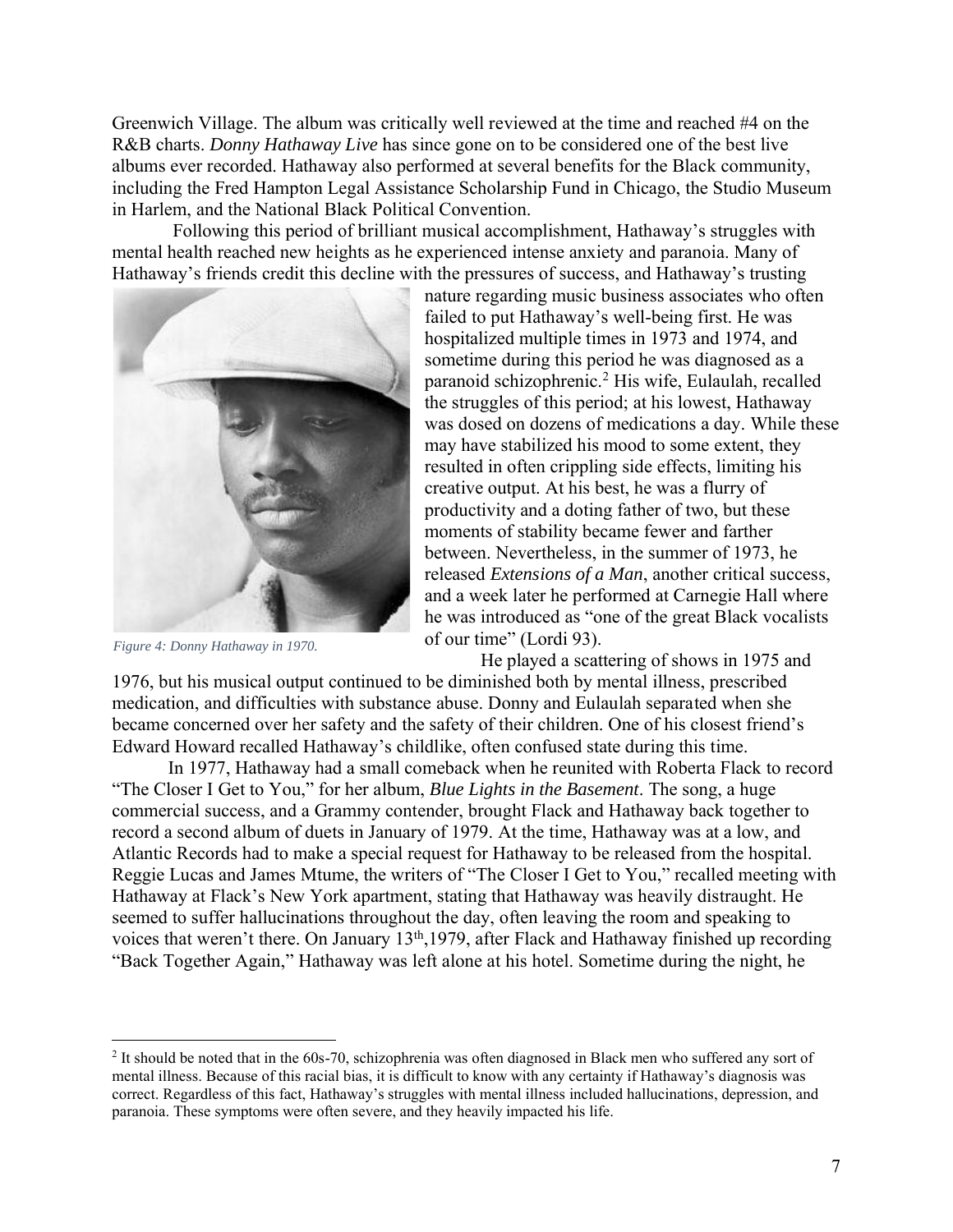either fell or jumped out the window to his death.<sup>3</sup> He was 33 years old. He left behind his wife, three daughters, Lalah, Kenya, and Donnita, and many devoted friends, colleagues, and fans.

Donny Hathaway's musical brilliance is preserved in his own albums, and the albums of others who he produced, arranged, and played for, including Aretha Franklin, Willy Nelson, Curtis Mayfield, The Impressions, Roberta Flack, and Lena Horne. In 2019, Hathaway was posthumously honored with a Grammy Lifetime Achievement Award. Since his death, Hathaway's contemporaries and collaborators have often spoken about the lasting influence of his music, his sensitive soul, and his bright intellect. "All I know is that he was a kind and gentle man," stated Jerry Wexler, "Sometimes I think his artistic sensibilities were almost too exquisite… I loved Donny and continue to derive sustenance from his records… I often think of what he might have accomplished. His talent had no limits. The beauty of his voice and the sweetness of his soul remain a permanent part of the liturgy" (Wexler 377).

<sup>3</sup> Hathaway's death was ruled a suicide. However, no suicide note was left, and Hathaway's closest friends and family have iterated that Hathaway had never before expressed suicidal ideations. Edward Howard, one of Hathaway's closest friends, noted that Hathaway, when very ill, had had a tendency to lean out the window of his New York City apartment in order to see Central Park. Howard recalled getting concerned and pulling Hathaway back from the window multiple times.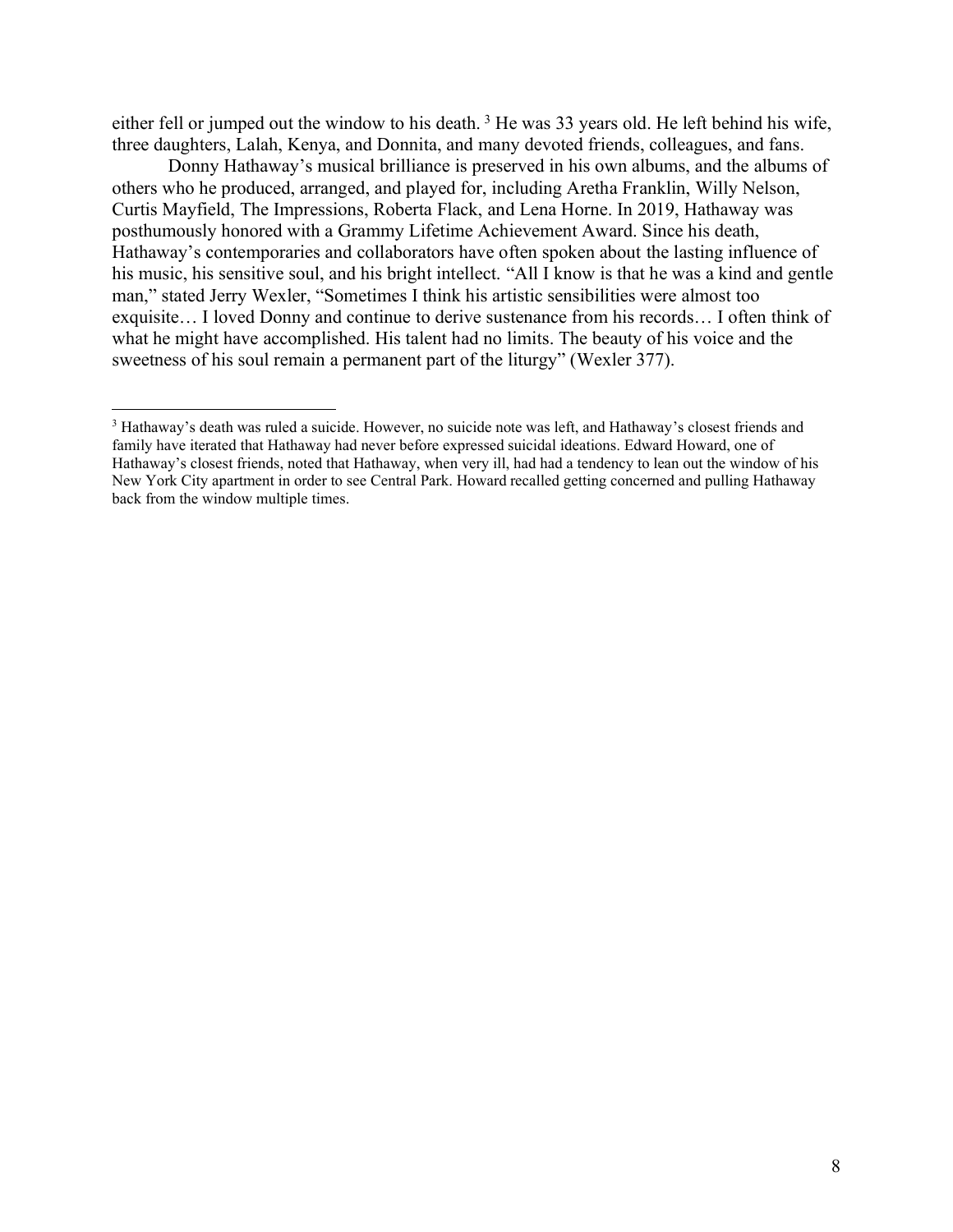## **Roberta Flack: Biography**

Roberta Flack was born in Black Mountain, North Carolina in 1937 to Laron Flack, a draftsman, and Irene Flack, a church organist. At the age of nine, Roberta and her family moved to Arlington Virginia, where Flack and her siblings lived in a "relatively comfortable, black, middle-class suburb." (*Killing Me Softly: The Roberta Flack Story*; Tyson)

Shortly after her family relocated, Flack began piano lessons. Quickly excelling in her musical studies, Flack won second place at a statewide music contest for young Black students, where she played a Scarlatti sonata. Shortly after, in 1952, and at the age of 15, Flack was enrolled at Howard University, where she became one of the youngest students ever enrolled.



*Figure 6: A young Roberta Flack around the time she attended Howard University.*

She studied music in the hopes of developing the skills to pursue a career as either an opera singer or a classical pianist. However, her teachers were aware that Flack would face a severe disadvantage in the classical music industry as a Black woman, and she was encouraged to study education. Flack ultimately changed her major to music education, and she graduated in 1958.

Following her graduation, Flack taught both English and music in North Carolina, and then Washington D.C, where she began taking voice lessons with the renowned instructor Frederick Wilkerson whose other pupils included Paul Robeson and Maya Angelou. During this time she also played piano at the Tivoli Club in Washington to accompany visiting opera stars on the Piano. In 1966, she married Steve Novosel, a jazz bassist in her band.<sup>4</sup>

In 1967, Flack began professionally singing blues, folk, and pop songs at Mr. Henry's, a nightclub in D.C. Flack made the club on Capitol Hill a "hot spot" – so much so that, to this day, an advertisement bearing her name still hangs on the door of the club (Keyes). Flack was first discovered in 1968 by Les McCann who heard her perform at a charity benefit. McCann made a demo and delivered it to Atlantic City Records, where Flack was signed soon after. Her debut album, *First Take* was recorded in ten hours and released in 1969. Despite its critical success, the album did poorly commercially, until Clint Eastwood heard "The First Time Ever I Saw Your Face" on the radio. He called Flack, asking if he could put the song into the film that was to be his directorial debut. The film, *Play Misty For Me* was released in 1971, and it featured an Flack's cover in its entirety. The film was wildly successful, and Flack's featured track quickly became a hit, becoming Billboard's number-one single of 1972. The following year, "The First Time Ever I Saw Your Face" won the Grammy for both song and record of the year, vaulting Flack's entire debut album to up the charts and selling almost 2 million copies nearly three years after its initial release.

<sup>4</sup> Flack has acknowledged that in the span of her seven-year marriage, she never once met her husband's parents due to their disdain for their son's interracial marriage.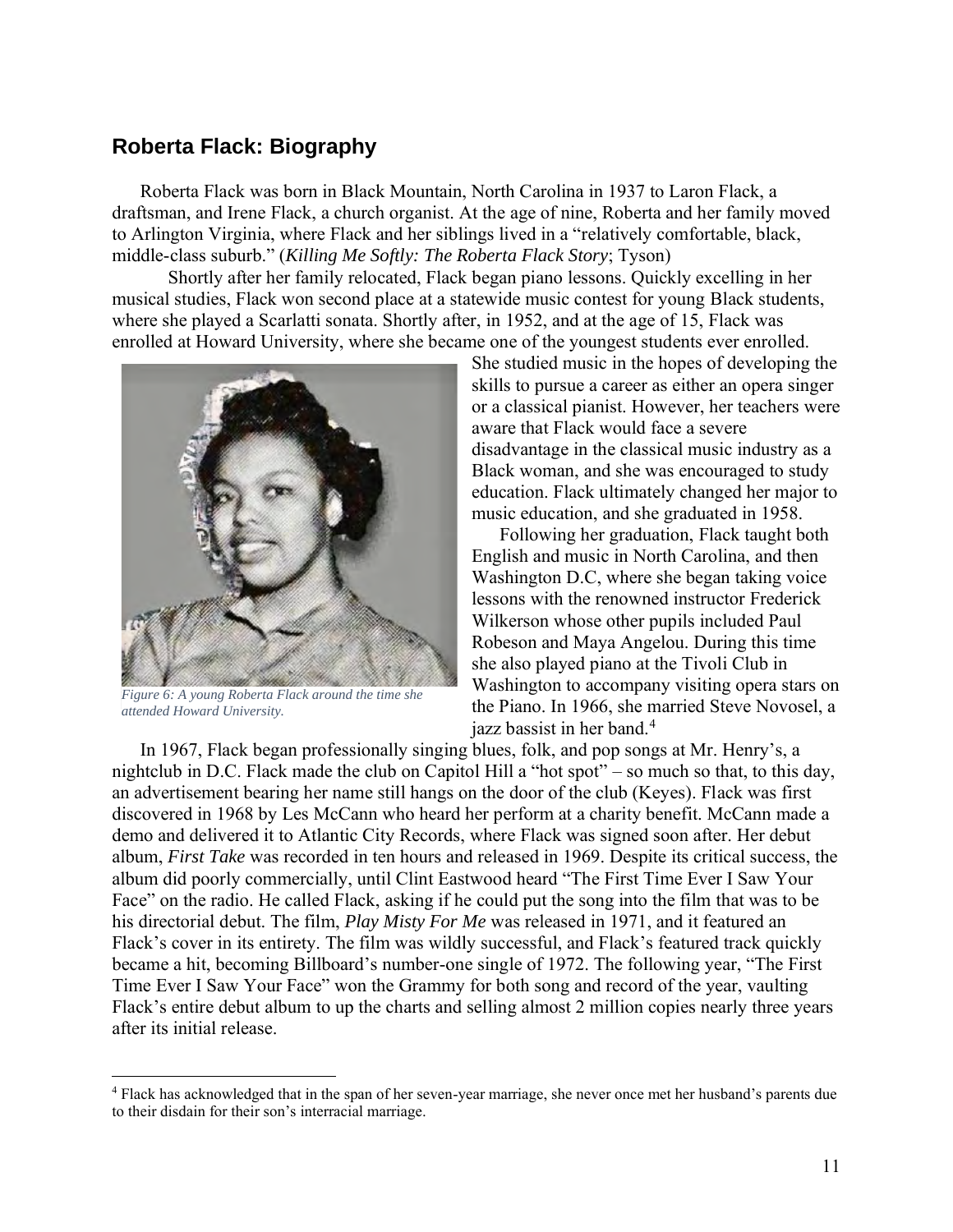In May of 1972, Atlantic released *Roberta Flack and Donny Hathaway*, an album of duets recorded over a year before at the suggestion of Jerry Wexler. The album was both commercially and critically successful, and the featured track, "Where is the Love," won the 1972 Grammy Award for Best Pop Performance by a Duo or Group. Despite her professional success, Flack's personal life hit a rocky patch when her husband became unsupportive of her full-time music career. Around the time her career began to take off, Novosel expressed concern that she would change. "I told him I wasn't going to change, that I'd been playing the piano and singing and helping other people play and sing all my life… I'm doing it. I want to do it. He said, 'If you do, we can't stay together.' I said, 'Okay. Bye. See you later.'" Flack and her husband divorced in 1972.

Flack earned her second #1 single with "Killing Me Softly With His Song," which she released in January of 1973 on her album of the same name. Flack *Figure 7: Roberta Flack in 1971.*earned the Grammy for Best Pop Female Vocal



Performance, and Record of the Year for her cover of the song, which charted at #3. Between 1975 and 1979 Flack released three more successful albums, and began producing her albums under the pseudonym, "Rubina Flake."

Despite her popularity, many critics in the 70s didn't consider Flack to be a true soul artist. This view, notes scholar Jason King, was likely because many people felt her voice and style to be "very white." She didn't possess the "fiery quality" of Aretha Franklin, instead, she possessed a "quietude," something likely ingrained in her from her classical training and Methodist upbringing. Flack's friend and contemporary, Dionne Warwick notes that Flack is "more lyrical in her…vocal prowess." If Aretha Franklin makes you "sweat," Roberta Flack's "clear, haunting, and soothing voice" will make you "think" (*Killing Me Softly*; King, Warwick).

In 1979, Flack once again collaborated with Donny Hathaway on what was meant to be the second album of duets. However, Hathaway died before the album was finished, and Flack finished the album with several solos. The album, *Roberta Flack Featuring Donny Hathaway,*  was well received, and the track "Back Together Again," reached #8 on the R&B charts.

In the early 1980s, Flack toured with Miles Davis, released two solo albums, and one album of duets with Peabo Brysen. In 1987, Flack appeared in the Martin Scorsese-directed music video of Michael Jackson's "Bad" where she played his mother. In 1999 she received a star on the Hollywood Walk of Fame, and in 2012, after a nearly 10 years hiatus from recording an album, Flack released *Let it Be Roberta*, an album of covered Beatles songs. Throughout the 90s and 2000s, Flack appeared at multiple fundraisers for AIDS research and care. She also founded the Roberta Flack School of Music at the Hyde Leadership Charter School in the Bronx, a music program dedicated to providing students from underprivileged backgrounds with music education. In 2010, she founded the Roberta Flack Foundation, an organization dedicated to supporting both animal welfare and music education. In 2018, after releasing her last album